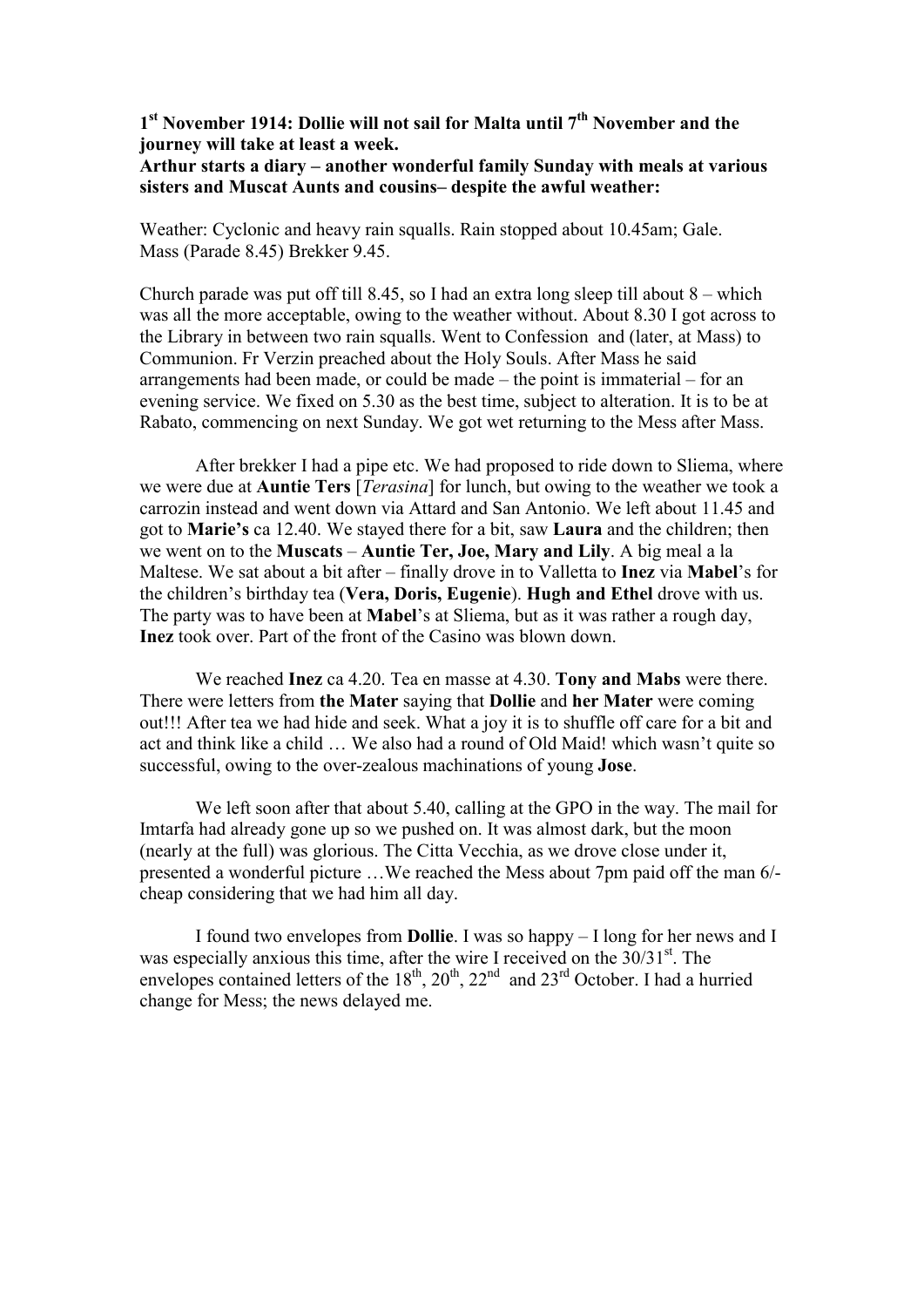# **Monday 2nd November Dollie will not sail for Malta until 7th November : Arthur continues his diary – parades and pedicures:**

#### Weather: exceptionally fine and hot

In the morning, reveille and parade as usual. We practised semaphore. After brekker we marched out via the N. bridge to judge distance. Priscots stayed behind – so the Amphidooda came out with me to take ranges. I put out the men with the sun in our eyes but against a distinctive background, green bush, skyline etc. We got back about 11.50 and had a foot inspection. The men's feet were very good; there wasn't one case where the feet had given trouble.

 The afternoon parade was cancelled - we had Battalion parade instead at 2.30 – Swords and Puttees for a photo. Quarter Column Review Order facing the Guard Room, from the roof of which the photo was taken. After we had a "half holiday". So after going with **Edouard** to look over his quarters we came down and played tennis, **Harold, Guy, Edouard** and Self. As tennis it was rather weak, but I enjoyed the change, although I felt a bit stiff. **Guy** and I beat the others 6-1, 6-3. Then tea. After I changed.

 Mess, light literature, soft music, a song or two and myself pacing the garden. It was a magnificent night… The drums made a confounded noise. Well eventually I went to bed. I thought a lot out there…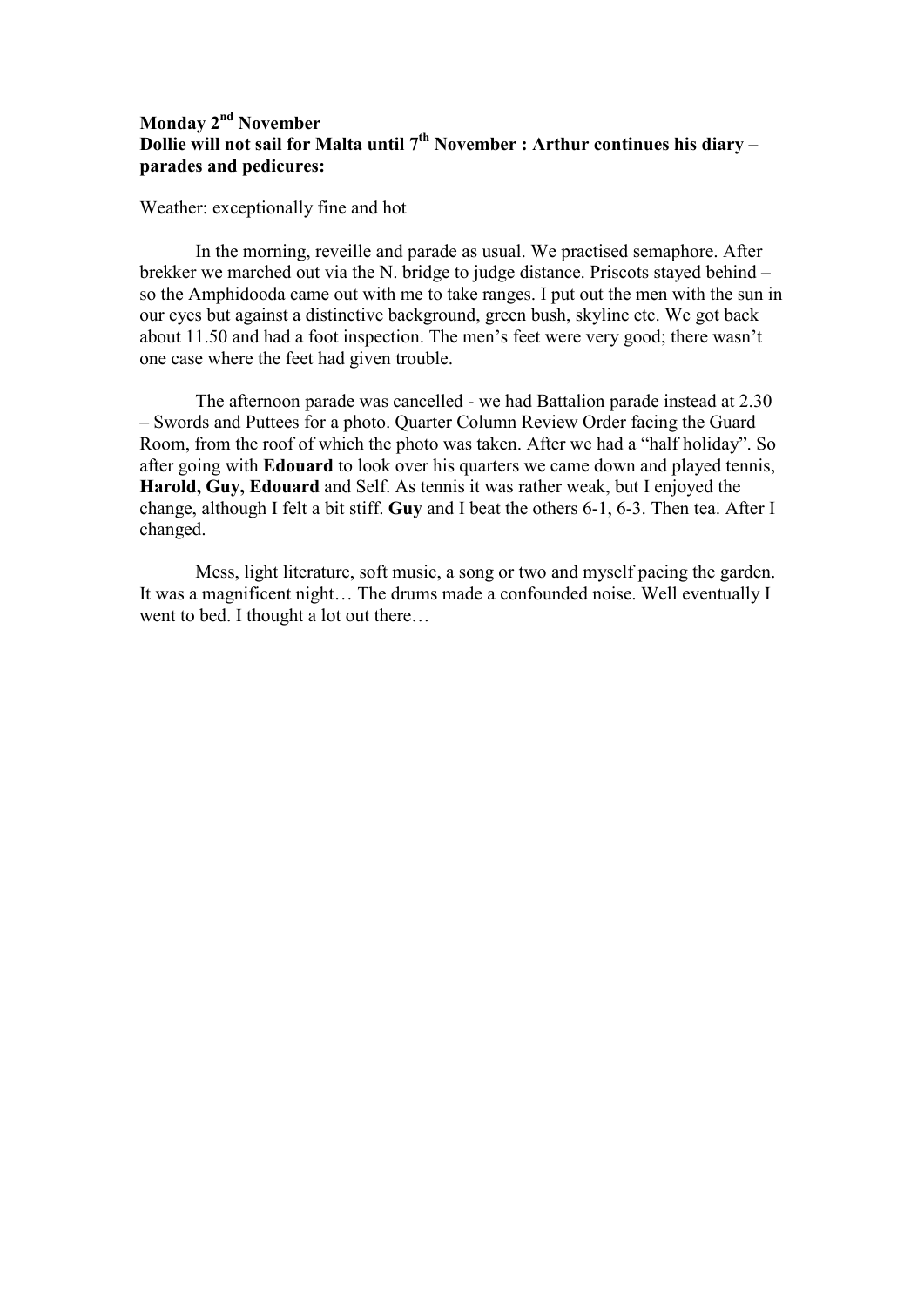## **3rd November 1914 Dollie will not sail for Malta until 7th November : Arthur continues his diary – more bad weather and firing practise on the range.**

Tempestuous Gales

Reveille 5.30. At early morning parade we did Semaphore again. We had decided to go out J. D. after brekker, but more trouble re Serj. Priscots so we worked at Indication and Recognition of Targets and Rapid Firing. Some of the NCOs are very weak at the former and seem unable to grasp what Indication of Targets requires.

 At 11.30 Company Orders. There was not much to do. I paid off the Colour Serj for socks etc 3/1. We posted NCOs.

 After lunch we marched straight out to Central Bridge. Serj P. did not come. I went on and took ranges with Amphi etc. We got back at 4.20 had a foot inspection – yesterdays remarks – I'm in a lazy mood. It's just on 10 and I've one or two more things to do. Tea, then more light Litt., a sleep, oh a glorious sleep from 5 .55 till 7. Bath. Mess. Band, a certain amount of unintelligent conversation and finally up here at 9.25. Since when I've been writing up this scrawl.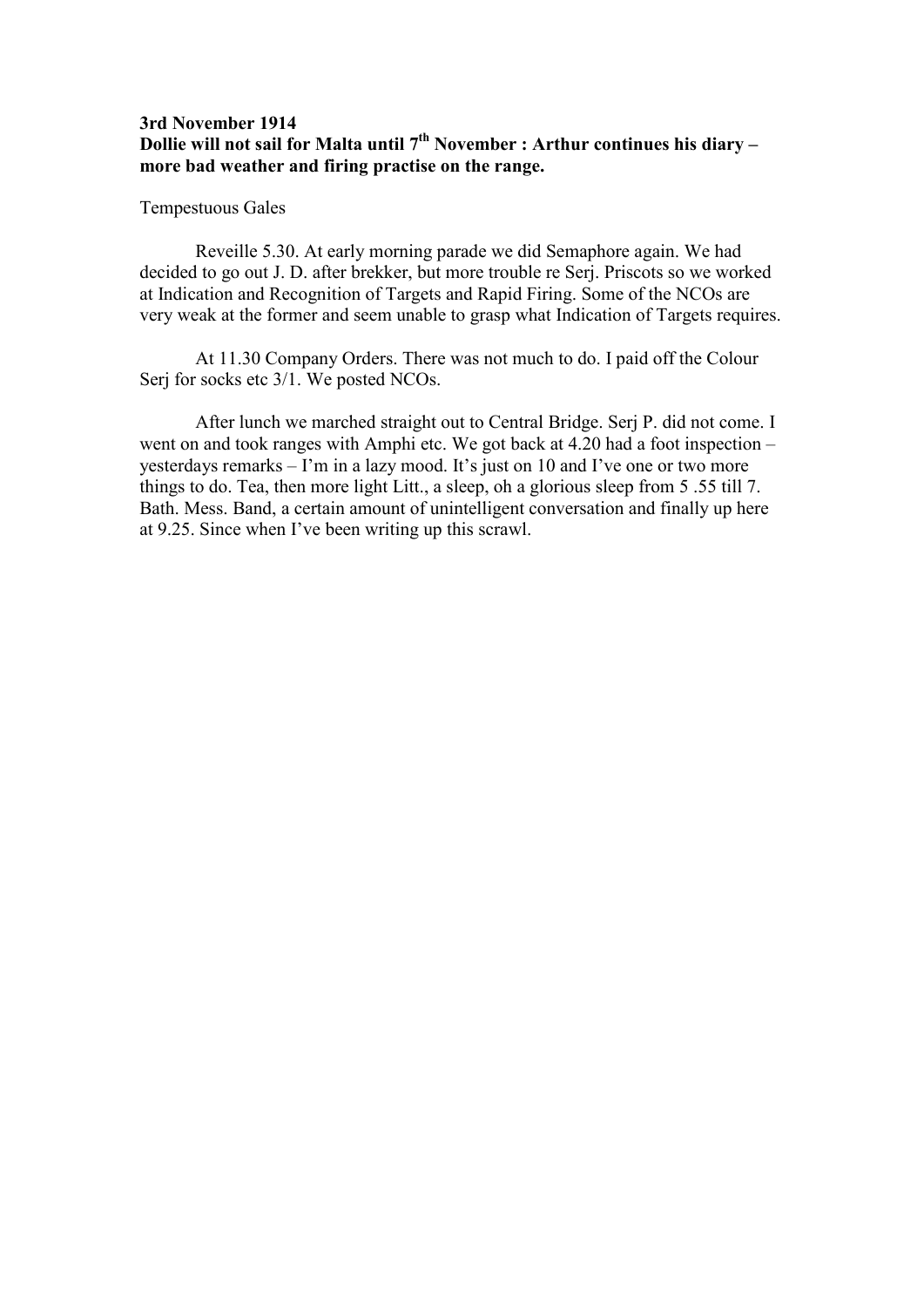## **26th November 1914: Dollie and her Mother are staying at the Imperial Hotel in Sliema; Arthur sends a note to say he got back to Imtarfa safely despite the torrential rain;**

*Arthur to Dollie* 

Malta, Thursday 1.30pm

 … I've just been trying to get you on the phone, but without success. There is a terrible gale blowing – probably that has something to do with it.

 I arrived up here all right, dear, last night. It took an hour and twenty minutes. The rain was terrible and the gutters were like torrents. Strange to say, though, in the fine intervals there was a bright moon.

 Of the 3 Companies that went out to Melleha, two – **Harold Moore's** and **Alfred**'s – came back about 4am this morning as there were only tents for one Company down there. **Edouard** remained. I have been busy all day. 7-8, 9-12.30 and again on parade at 2. So as the post goes at 2.30 I'm writing now. There is a glorious fire in the Mess, dear. I do wish you and I were in front of one and alone darling. I do miss you so.

 About tomorrow, sweet, I think that we had better leave things as we arranged i.e. I shall come to you as soon after 4 as possible. I am longing to see you.

 There's not much news, dear, except that in future, Thursdays are to be halfholidays as well as Saturdays! I long for tomorrow and you; thank Heaven, the time is really short, though it seems ages when we're apart.

I'm posting this, as **Alfred**'s Maltese boy is going to fetch the horses…